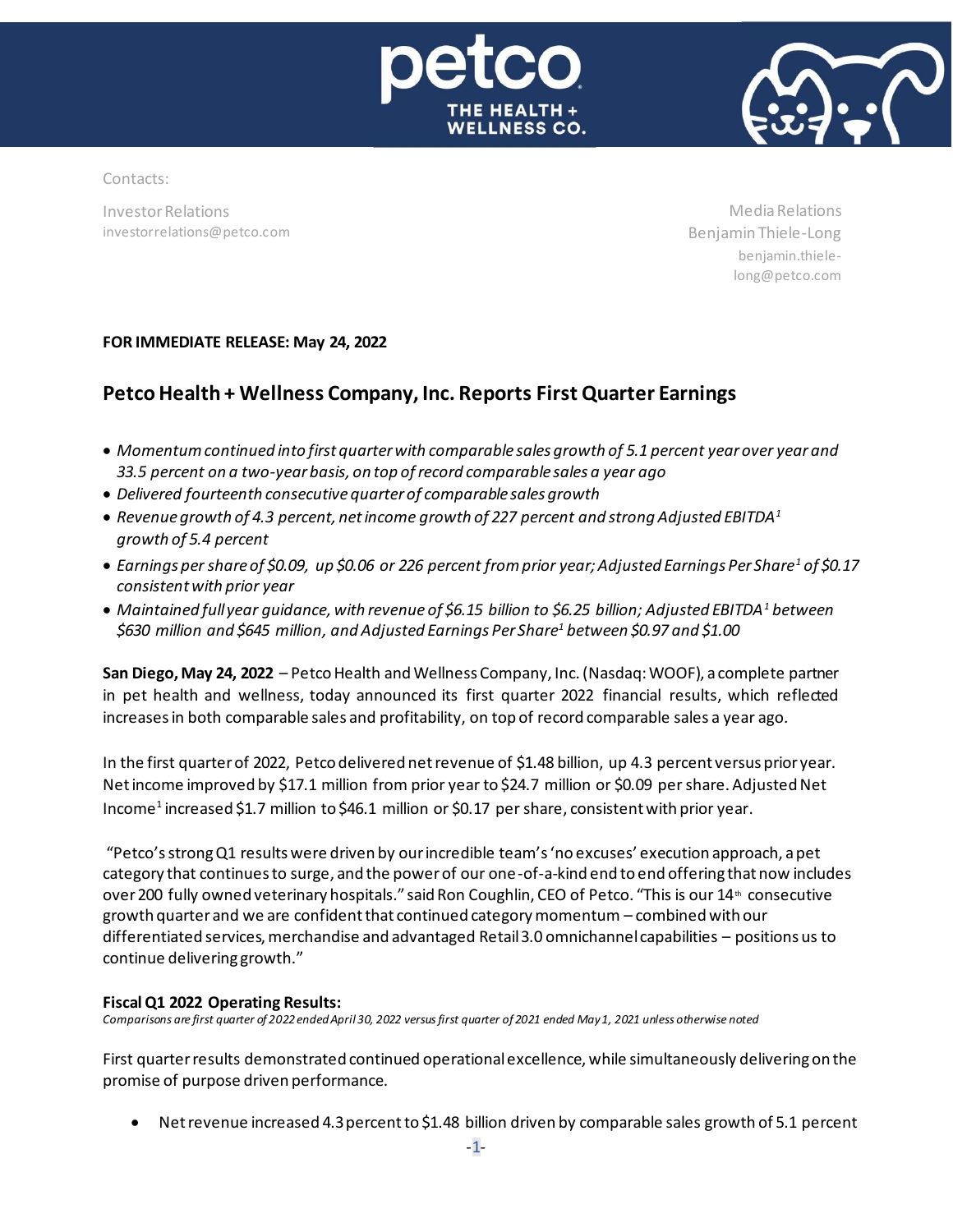- Netincome increased \$17.1 million to \$24.7 million or \$0.09 per share
- Adjusted Net Income<sup>1</sup> increased \$1.7 million to \$46.1 million or \$0.17 per share
- $\bullet$  Adjusted EBITDA<sup>1</sup> increased \$6.8 million to \$132.6 million
- (1) Adjusted EBITDA, Adjusted NetIncome, AdjustedEPS, and Trailing Twelve Month Adjusted EBITDA are non-GAAP financial measures. See "Non-GAAP Financial Measures" for additional information on non-GAAP financial measures and a reconciliation to the most comparable GAAP measures.

# **Fiscal 2022 Guidance:**

Petco has maintained its full year 2022 financial guidance as previously stated, and as set out in the schedules below.

# **Earnings Conference Call Webcast Information:**

Managementwill host an earnings conference call on May 24, 2022 at 8:30 AM Eastern Time to discuss the company'sfinancial results. The conference call will be accessible through live webcast. Interested investors and other individuals can access the webcast, earnings release, earnings presentation, and infographic via the company's investor relations page at ir.petco.com. A replay of the webcast will be archived on the company's investor relations page through June 7, 2022 at approximately 5:00 PM Eastern Time.

# **About Petco, The Health + Wellness Co.:**

Founded in 1965, Petco is a category-defining health and wellness company focused on improving the lives of pets, pet parents and our own Petco partners. We've consistently set new standards in pet care while delivering comprehensive pet wellness products, services and solutions, and creating communities that deepen the pet-pet parent bond. We operate more than 1,500 pet care centers across the U.S., Mexico and Puerto Rico, which offer merchandise, companion animals, grooming, training and a growing network of on-site veterinary hospitals and mobile veterinary clinics. Our complete pet health and wellness ecosystem is accessible through our pet care centers and digitally at **petco.com**and on the **Petco app**. In tandem with **Petco Love** (formerly the Petco Foundation), an independent nonprofit organization, we work with and support thousands of local animal welfare groups across the country and, through in-store adoption events, we've helped find homes for more than 6.5 million animals.

# **Forward-Looking Statements:**

This earnings release contains "forward-looking statements" within the meaning of the Private Securities Litigation Reform Act of 1995 as contained in Section 27A of the Securities Act of 1933, as amended, and Section 21E of the Securities Exchange Act of 1934, as amended, concerning expectations, beliefs plans, objectives, goals, strategies, future events or performance and underlying assumptions and other statements that are not statements of historical fact, including statements regarding our fiscal year 2022 guidance, our growth plans, and execution on our transformation initiatives. Such forward-looking statements can generally be identified by the use of forward-looking terms such as "believes," "expects," "may," "intends," "will," "shall," "should," "anticipates," "opportunity," "illustrative", or the negative thereof or other variations thereon or comparable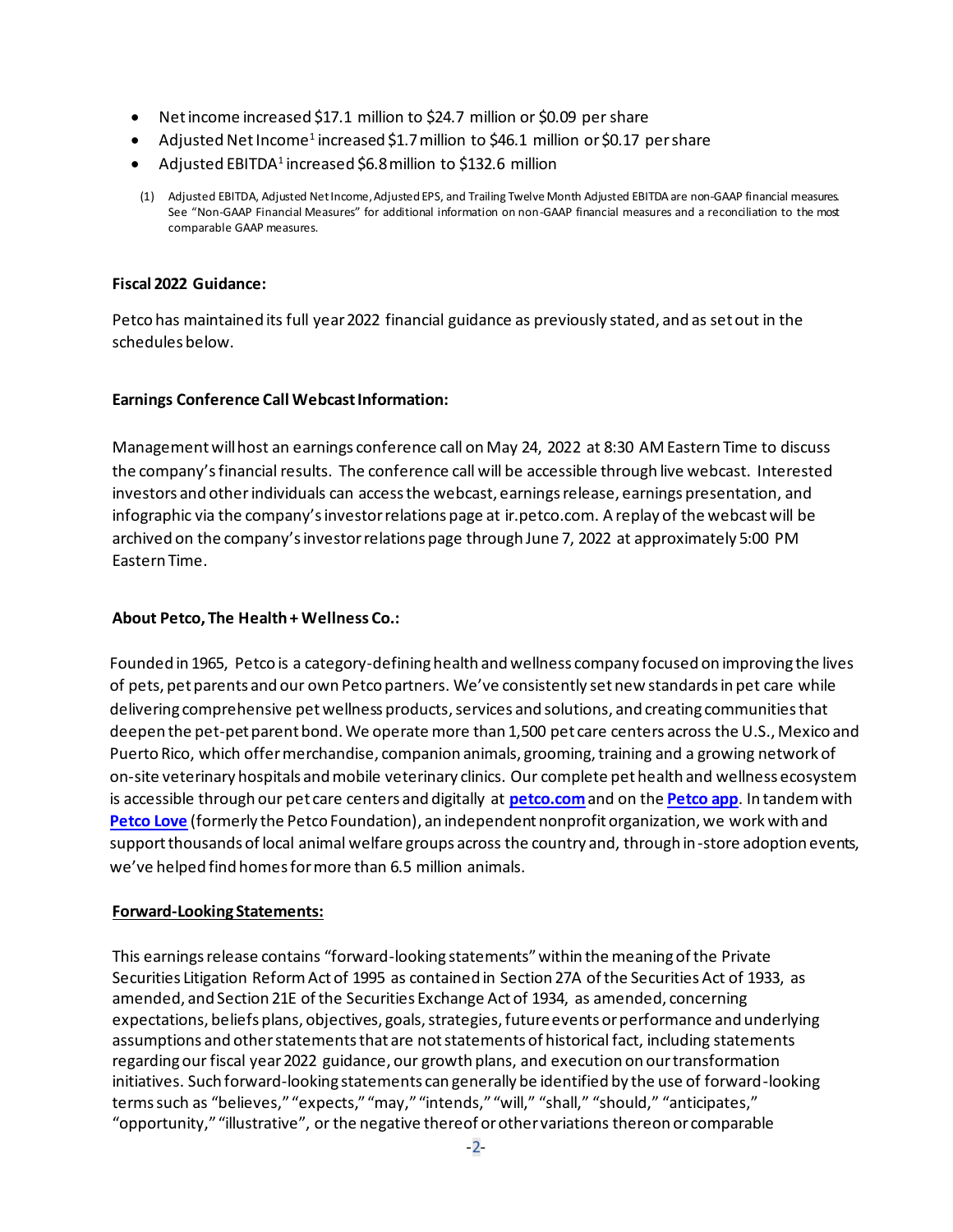terminology. Although Petco believes that the expectations and assumptions reflected in these statements are reasonable, there can be no assurance that these expectations will prove to be correct or that any forward-looking results will occur or be realized. Nothing contained in this earningsrelease is, or should be relied upon as, a promise or representation or warranty as to any future matter, including any matter in respect of the operations or business or financial condition of Petco. All forward-looking statements are based on expectations and assumptions about future events that may or may not be correct or necessarily take place and that are by their nature subject to significant uncertainties and contingencies, many of which are outside the control of Petco. Forwardlooking statements are subject to a number of risks, uncertainties and other factors that could cause actual results or events to differ materially from the potential results or events discussed in the forwardlooking statements,including, without limitation, those identified in this earnings release as well as the following: (i) increased competition (including from multi-channel retailers and e-Commerce providers); (ii) reduced consumer demand for our products and/or services; (iii) our reliance on key vendors; (iv) our ability to attract and retain qualified employees; (v) risks arising from statutory, regulatory and/or legal developments; (vi) macroeconomic pressures in the markets in which we operate including inflation; (vii) failure to effectively manage our costs; (viii) our reliance on our information technology systems; (ix) our ability to prevent or effectively respond to a privacy or security breach; (x) our ability to effectively manage or integrate strategic ventures, alliances or acquisitions and realize the anticipated benefits of such transactions; (xi) economic or regulatory developments that might affect our ability to provide attractive promotional financing; (xii) businessinterruptions and other supply chain issues; (xiii) catastrophic events, political tensions, conflicts and wars (such as the ongoing conflict in Ukraine), health crises, and pandemics, including the potential effects that the ongoing COVID-19 pandemic and/or corresponding macroeconomic uncertainty could have on our financial position, results of operations and cash flows; (xiv) our ability to maintain positive brand perception and recognition; (xv) product safety and quality concerns; (xvi) changes to labor or employment laws or regulations; (xvii) our ability to effectively manage our real estate portfolio; (xviii) constraints in the capital markets or our vendor credit terms; (xix) changes in our credit ratings; and (xx) the other risks, uncertainties and other factors identified under "Risk Factors" and elsewhere in Petco's Securities and Exchange Commission filings. The occurrence of any such factors could significantly alter the results set forth in these statements.

Petco cautions that the foregoing list of risks, uncertainties and other factors is not complete, and forward-looking statements speak only as of the date they are made. Petco undertakes no duty to update publicly any such forward-looking statement, whether as a result of new information, future events or otherwise, except as may be required by applicable law, regulation or other competent legal authority.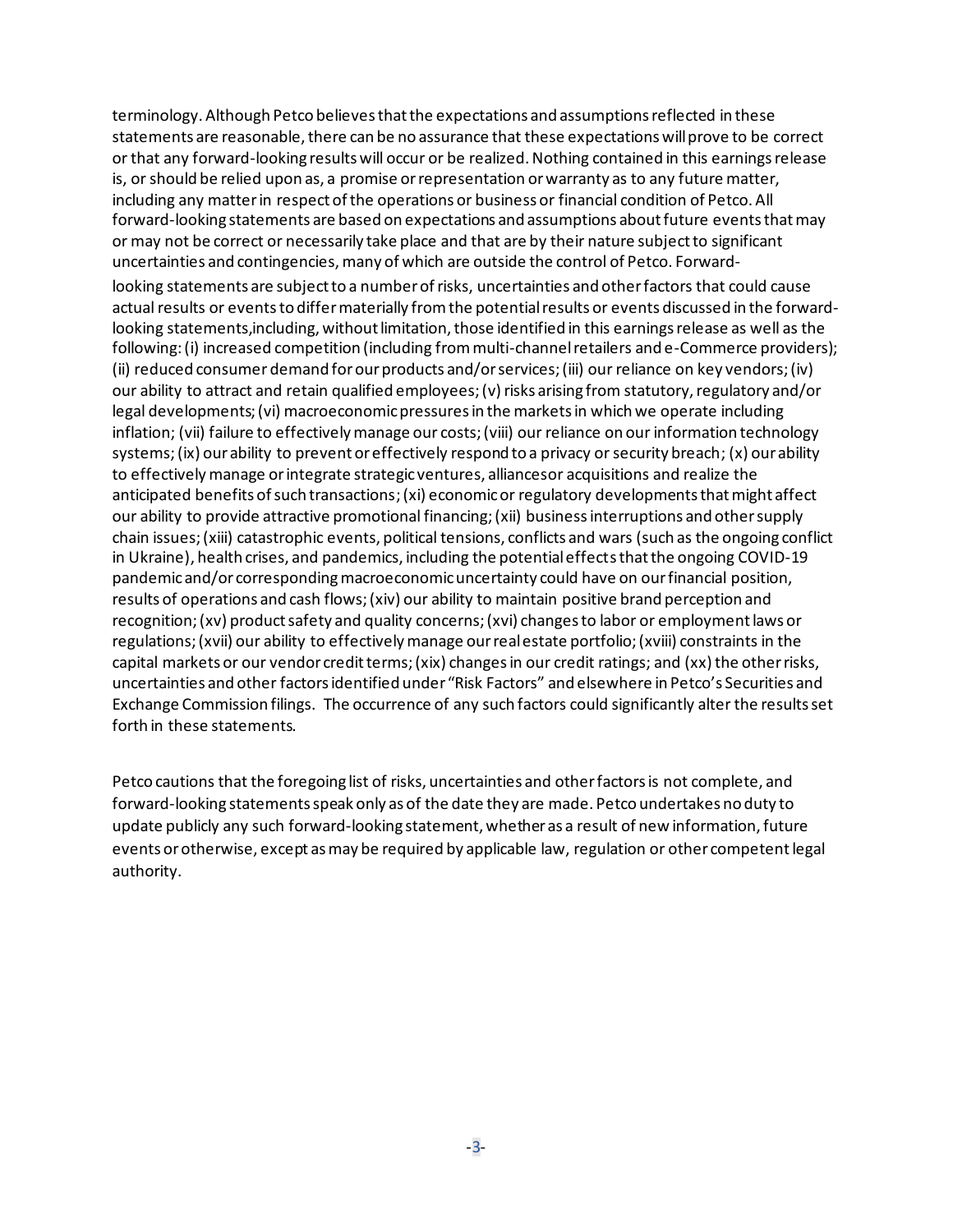#### **PETCO HEALTH AND WELLNESS COMPANY, INC. CONDENSED CONSOLIDATED STATEMENTS OF OPERATIONS**

(In thousands, except per share amounts) (Unaudited and subject to reclassification)

|                                                                                           | <b>13 Weeks Ended</b> |                   |    |                |                   |
|-------------------------------------------------------------------------------------------|-----------------------|-------------------|----|----------------|-------------------|
|                                                                                           |                       | April 30,<br>2022 |    | May 1,<br>2021 | Percent<br>Change |
| <b>Net sales</b>                                                                          |                       | \$1,475,991       |    | \$1,414,994    | 4%                |
| Cost of sales                                                                             |                       | 868.317           |    | 818,009        | 6%                |
| <b>Gross profit</b>                                                                       |                       | 607.674           |    | 596.985        | 2%                |
| Selling, general and administrative expenses                                              |                       | 557.735           |    | 549.236        | 2%                |
| <b>Operating income</b>                                                                   |                       | 49.939            |    | 47,749         | 5%                |
| Interest income                                                                           |                       | (20)              |    | (21)           | (5%)              |
| Interest expense                                                                          |                       | 19,634            |    | 20.529         | (4%)              |
| Loss on extinguishment and modification of debt                                           |                       |                   |    | 20,838         | $(100\%)$         |
| Other non-operating income                                                                |                       | (314)             |    |                | N/M               |
| Income before income taxes and income from<br>equity method investees                     |                       | 30,639            |    | 6,403          | 379%              |
| Income tax expense                                                                        |                       | 10,000            |    | 2,679          | 273%              |
| Income from equity method investees                                                       |                       | (3, 163)          |    | (2, 425)       | 30%               |
| Net income                                                                                |                       | 23,802            |    | 6,149          | 287%              |
| Net loss attributable to noncontrolling interest                                          |                       | (891)             |    | (1,411)        | (37%)             |
| Net income attributable to Class A and B-1 common<br>stockholders                         | \$                    | 24,693            | \$ | 7,560          | 227%              |
| Net income per Class A and B-1 common share:                                              |                       |                   |    |                |                   |
| Basic                                                                                     | \$                    | 0.09              | \$ | 0.03           | 226%              |
| <b>Diluted</b>                                                                            | \$                    | 0.09              | \$ | 0.03           | 226%              |
| Weighted average shares used in computing net income per Class A<br>and B-1 common share: |                       |                   |    |                |                   |
| Basic                                                                                     |                       | 265,050           |    | 264.215        | 0%                |
| <b>Diluted</b>                                                                            |                       | 265.701           |    | 265.028        | 0%                |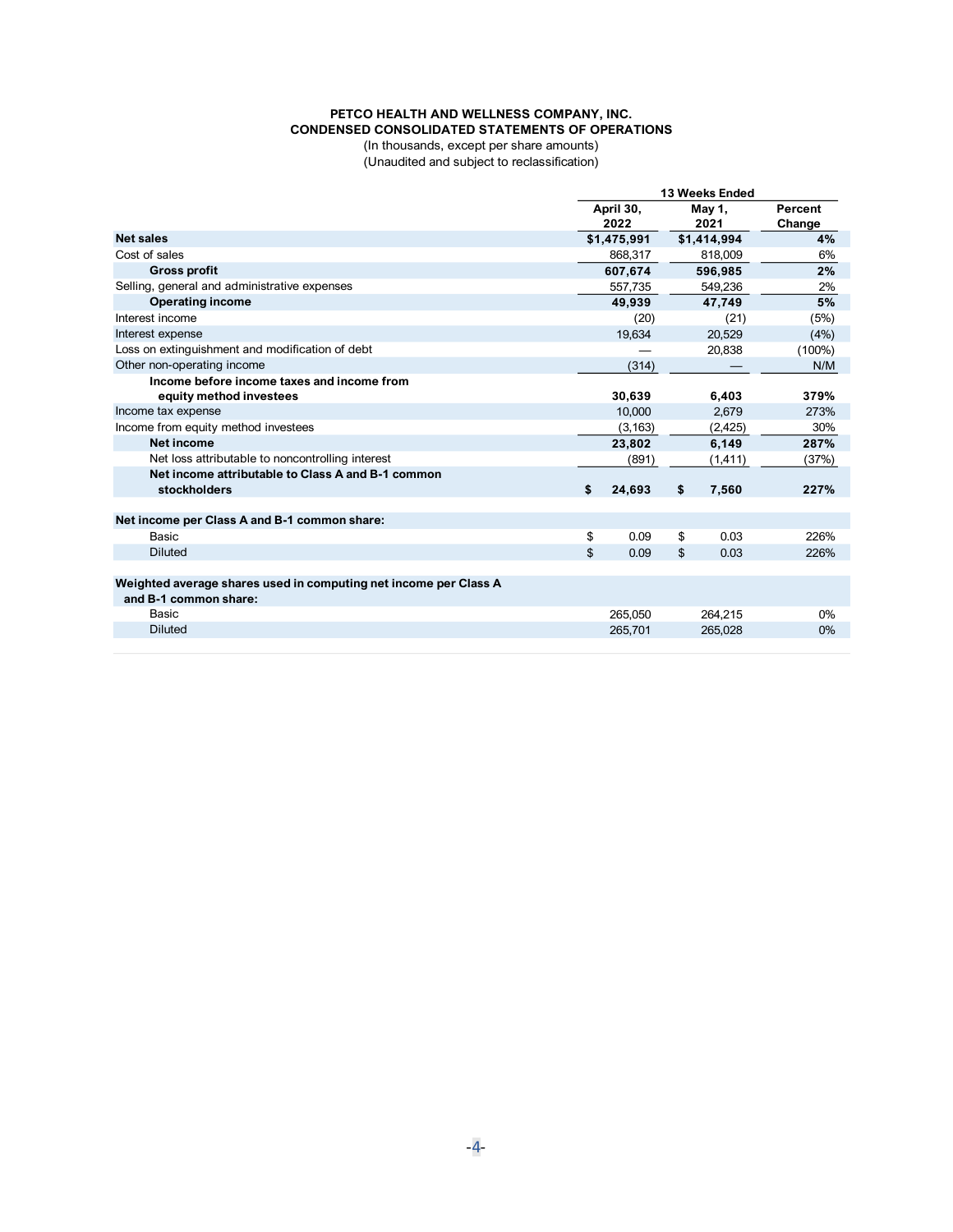## **PETCO HEALTH AND WELLNESS COMPANY, INC. CONSOLIDATED BALANCE SHEETS**

(In thousands, except per share amounts) (Unaudited and subject to reclassification)

|                                                                  | April 30,<br>2022 | January 29,<br>2022 |  |
|------------------------------------------------------------------|-------------------|---------------------|--|
| <b>ASSETS</b>                                                    |                   |                     |  |
| Current assets:                                                  |                   |                     |  |
| Cash and cash equivalents                                        | \$<br>190,893     | \$<br>211,602       |  |
| Receivables, less allowance for credit losses <sup>1</sup>       | 42,221            | 55,618              |  |
| Merchandise inventories, net                                     | 682,040           | 675,111             |  |
| Prepaid expenses                                                 | 52,129            | 42,355              |  |
| Other current assets                                             | 81,602            | 86,091              |  |
| Total current assets                                             | 1,048,885         | 1,070,777           |  |
| <b>Fixed assets</b>                                              | 1,792,202         | 1,745,691           |  |
| Less accumulated depreciation                                    | (1,056,858)       | (1,018,769)         |  |
| Fixed assets, net                                                | 735,344           | 726,922             |  |
| Operating lease right-of-use assets                              | 1,356,879         | 1,338,465           |  |
| Goodwill                                                         | 2,183,991         | 2,183,991           |  |
| Trade name                                                       | 1,025,000         | 1,025,000           |  |
| Other long-term assets                                           | 155,688           | 152,786             |  |
| <b>Total assets</b>                                              | \$6,505,787       | \$6,497,941         |  |
| <b>LIABILITIES AND EQUITY</b>                                    |                   |                     |  |
| <b>Current liabilities:</b>                                      |                   |                     |  |
| Accounts payable and book overdrafts                             | \$<br>392,662     | \$<br>403,976       |  |
| Accrued salaries and employee benefits                           | 125,616           | 150,630             |  |
| Accrued expenses and other liabilities                           | 213,396           | 210,872             |  |
| Current portion of operating lease liabilities                   | 258,349           | 265,897             |  |
| Current portion of long-term debt and other lease liabilities    | 21,789            | 21,764              |  |
| <b>Total current liabilities</b>                                 | 1,011,812         | 1,053,139           |  |
| Senior secured credit facilities, net, excluding current portion | 1,637,365         | 1,640,390           |  |
| Operating lease liabilities, excluding current portion           | 1,114,268         | 1,096,133           |  |
| Deferred taxes, net                                              | 322,626           | 318,355             |  |
| Other long-term liabilities                                      | 132,009           | 134,105             |  |
| <b>Total liabilities</b>                                         | 4,218,080         | 4,242,122           |  |
| Commitments and contingencies                                    |                   |                     |  |
| Stockholders' equity:                                            |                   |                     |  |
| Class A common stock <sup>2</sup>                                | 227               | 227                 |  |
| Class B-1 common stock <sup>3</sup>                              | 38                | 38                  |  |
| Class B-2 common stock <sup>4</sup>                              |                   |                     |  |
| Preferred stock <sup>5</sup>                                     |                   |                     |  |
| Additional paid-in-capital                                       | 2,143,505         | 2,133,821           |  |
| Retained earnings                                                | 166,859           | 142,166             |  |
| Accumulated other comprehensive loss                             | (3,836)           | (2, 238)            |  |
| Total stockholders' equity                                       | 2,306,793         | 2,274,014           |  |
| Noncontrolling interest                                          | (19,086)          | (18, 195)           |  |
| Total equity                                                     | 2,287,707         | 2,255,819           |  |
| Total liabilities and equity                                     | \$6,505,787       | \$6,497,941         |  |

(1) Allowancesfor creditlosses are \$1,114 and \$931, respectively

(2) Class A common stock, \$0.001 par value: Authorized - 1.0 billion shares; Issued and outstanding - 227.5million and 227.2 million shares, respectively

(3) Class B-1 common stock, \$0.001 par value: Authorized - 75.0 million shares; Issued and outstanding - 37.8million shares

(4) Class B-2 common stock, \$0.000001 par value: Authorized - 75.0 million shares; Issued and outstanding - 37.8 million shares,

(5) Preferred stock, \$0.001 par value: Authorized - 25.0 million shares; Issued and outstanding – none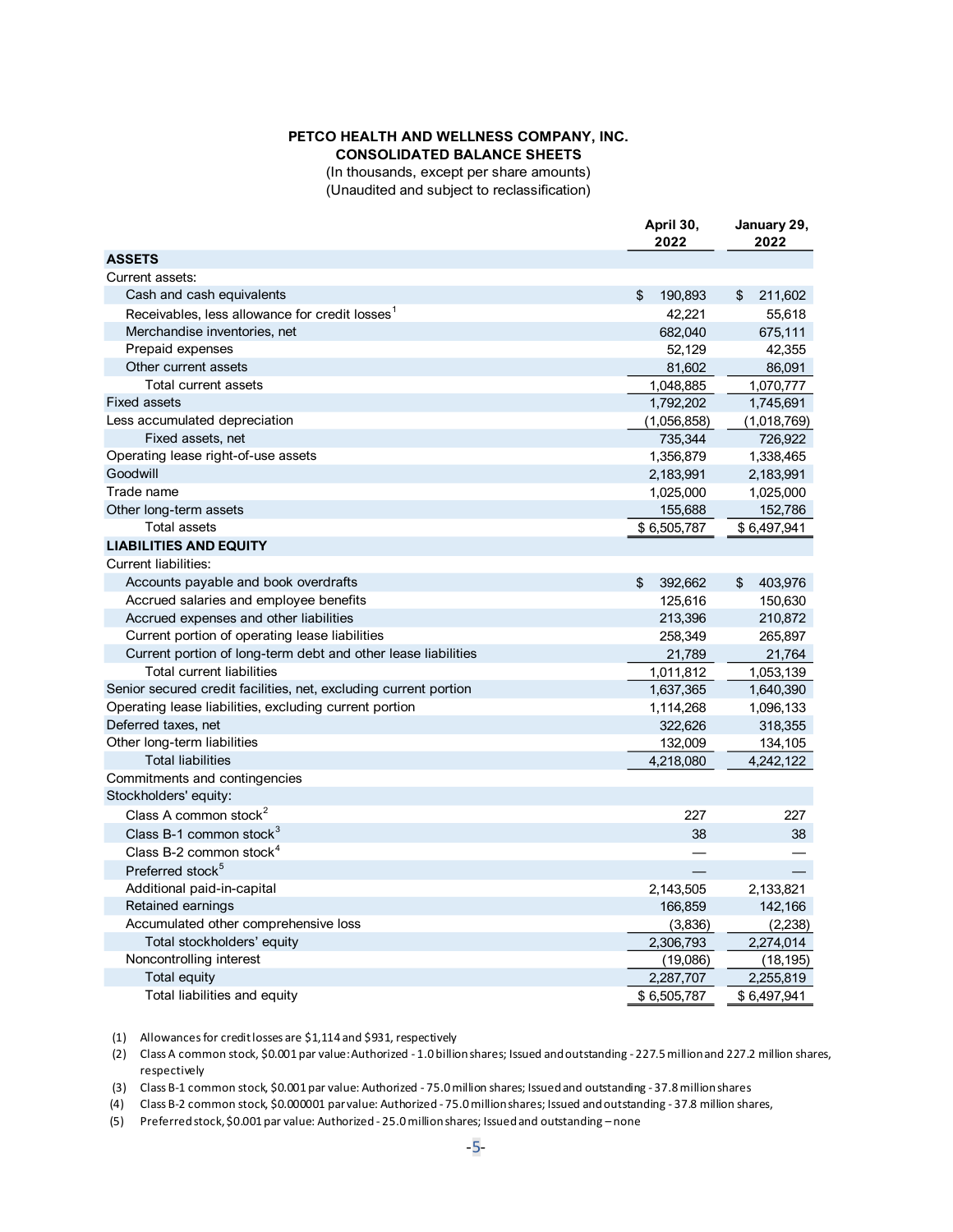# **PETCO HEALTH AND WELLNESS COMPANY, INC. CONSOLIDATED STATEMENTS OF CASH FLOWS**

(In thousands)

(Unaudited and subject to reclassification)

|                                                                       |                   | <b>13 Weeks Ended</b> |  |  |
|-----------------------------------------------------------------------|-------------------|-----------------------|--|--|
|                                                                       | April 30,<br>2022 | May 1,<br>2021        |  |  |
| Cash flows from operating activities:                                 |                   |                       |  |  |
| Net income                                                            | \$<br>23,802      | \$<br>6,149           |  |  |
| Adjustments to reconcile net income to net cash provided by           |                   |                       |  |  |
| operating activities:                                                 |                   |                       |  |  |
| Depreciation and amortization                                         | 46,967            | 41,607                |  |  |
| Amortization of debt discounts and issuance costs                     | 1,224             | 2,165                 |  |  |
| Provision for deferred taxes                                          | 4,832             | 1,708                 |  |  |
| Equity-based compensation                                             | 12,222            | 11,604                |  |  |
| Impairments, write-offs and losses on sale of fixed and other assets  | 162               | 947                   |  |  |
| Loss on extinguishment and modification of debt                       |                   | 20,838                |  |  |
| Income from equity method investees                                   | (3, 163)          | (2, 425)              |  |  |
| Non-cash operating lease costs                                        | 105,249           | 105,188               |  |  |
| Other non-operating income                                            | (314)             |                       |  |  |
| Changes in assets and liabilities:                                    |                   |                       |  |  |
| Receivables                                                           | 13,397            | 3,748                 |  |  |
| Merchandise inventories                                               | (6,930)           | (36,008)              |  |  |
| Prepaid expenses and other assets                                     | (9,896)           | (9, 140)              |  |  |
| Accounts payable and book overdrafts                                  | (11, 314)         | 20,119                |  |  |
| Accrued salaries and employee benefits                                | (16, 478)         | (2, 483)              |  |  |
| Accrued expenses and other liabilities                                | 11,290            | 66,120                |  |  |
| Operating lease liabilities                                           | (112, 272)        | (116,994)             |  |  |
| Other long-term liabilities                                           | (1,259)           | 1,859                 |  |  |
| Net cash provided by operating activities                             | 57,519            | 115,002               |  |  |
| Cash flows from investing activities:                                 |                   |                       |  |  |
| Cash paid for fixed assets                                            | (65, 910)         | (47, 351)             |  |  |
| Net cash used in investing activities                                 | (65, 910)         | (47, 351)             |  |  |
| <b>Cash flows from financing activities:</b>                          |                   |                       |  |  |
| Borrowings under long-term debt agreements                            |                   | 1,700,000             |  |  |
| Repayments of long-term debt                                          | (4,250)           | (1,678,111)           |  |  |
| Debt refinancing costs                                                |                   | (24, 665)             |  |  |
| Payments for finance lease liabilities                                | (1,022)           | (593)                 |  |  |
| Proceeds from employee stock purchase plan and stock option exercises | 1,453             |                       |  |  |
| Tax withholdings on stock-based awards                                | (11, 441)         |                       |  |  |
| Payment of offering costs                                             |                   | (3,844)               |  |  |
| Net cash used in financing activities                                 | (15,260)          | (7, 213)              |  |  |
|                                                                       |                   |                       |  |  |
| Net (decrease) increase in cash, cash equivalents and restricted cash | (23,651)          | 60,438                |  |  |
| Cash, cash equivalents and restricted cash at beginning of period     | 221,890           | 119,540               |  |  |
| Cash, cash equivalents and restricted cash at end of period           | \$<br>198,239     | 179,978<br>\$         |  |  |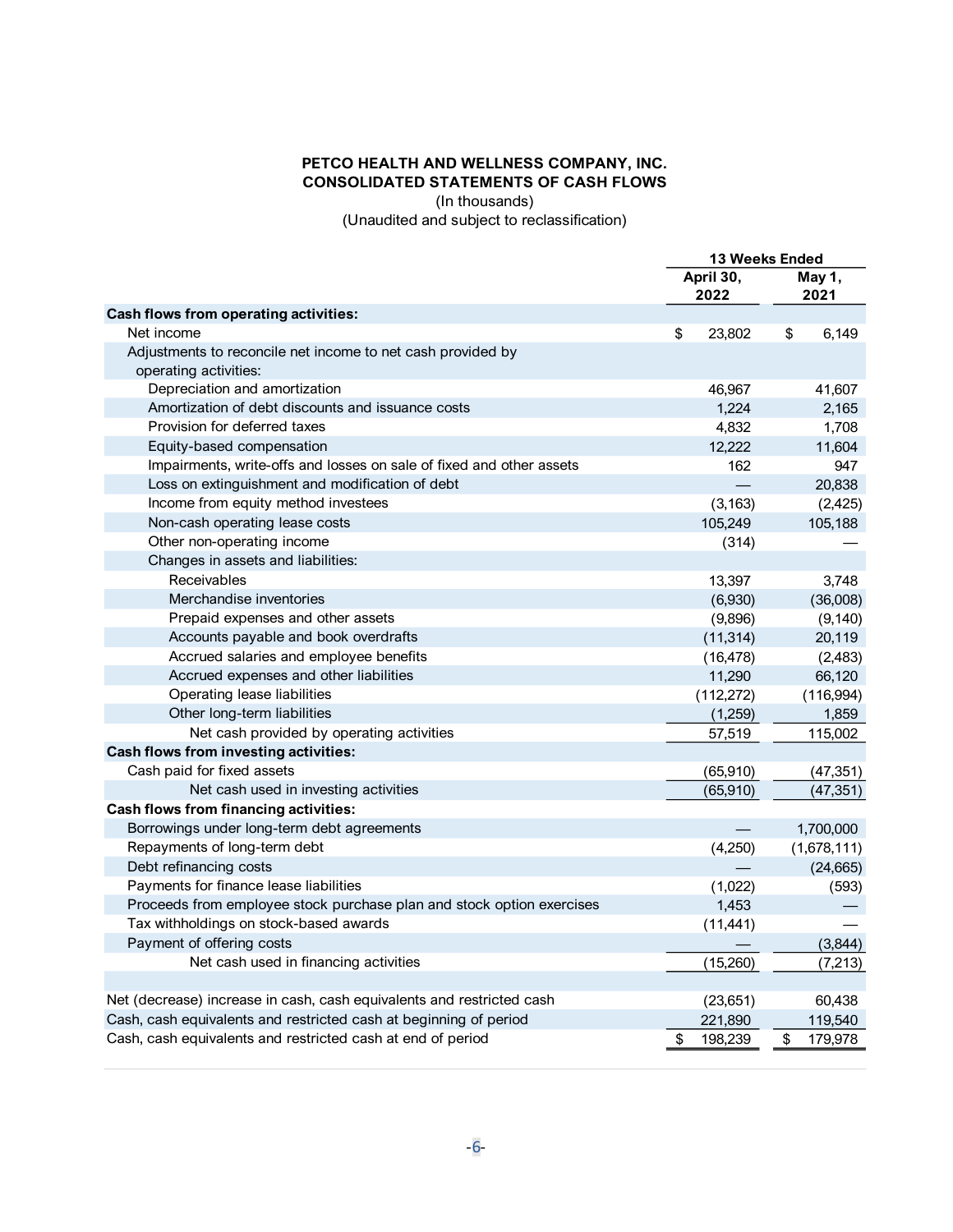### **NON-GAAP FINANCIAL MEASURES**

The following information provides definitions and reconciliations of the non-GAAP financial measures presented in this earnings release to the most directly comparable financial measures calculated and presented in accordance with generally accepted accounting principles (GAAP). The company has provided this non-GAAP financial information, which is not calculated or presented in accordance with GAAP, as information supplemental and in addition to the financial measures presented in this earnings release that are calculated and presented in accordance with GAAP. Such non-GAAP financial measures should not be considered superior to, as a substitute for or alternative to, and should be considered in conjunction with, the GAAP financial measures presented in th is earnings release. The non-GAAP financial measures in this earnings release may differ from similarly titled measures used by other companies.

### **Adjusted EBITDA and Trailing Twelve Month Adjusted EBITDA**

Adjusted EBITDA, including Trailing Twelve Month Adjusted EBITDA, is considered a non-GAAP financial measure under the Securities and Exchange Commission's (SEC) rules because it excludes certain amounts included in net income calculated in accordance with GAAP. Management believes that Adjusted EBITDA is a meaningful measure to share with investors because it facilitates comparison of the current period performance with that of the comparable prior period. In addition, Adjusted EBITDA affords investors a view of what management considers to be Petco's core operating performance as well as the ability to make a more informed assessment of such operating performance as compared with that of the prior period.

Please see the company's Annual Report on Form 10-K for the fiscal year ended January 29, 2022 filed with the SEC on March 24, 2022 for additional information on Adjusted EBITDA. The tables below reflect the calculation of Adjusted EBITDA for the thirteen and trailing twelve months ended April 30, 2022 compared to the thirteen and trailing twelve months ended May 1, 2021, respectively, as well as the twelve-month period ended January 29, 2022.

| (dollars in thousands)                                                                                        | <b>13 Weeks Ended</b> |                |  |
|---------------------------------------------------------------------------------------------------------------|-----------------------|----------------|--|
| Reconciliation of Net Income Attributable to Class A and B-1<br><b>Common Stockholders to Adjusted EBITDA</b> | April 30,<br>2022     | May 1,<br>2021 |  |
| Net income attributable to Class A and B-1 common stockholders                                                | 24,693<br>S           | \$<br>7,560    |  |
| Add (deduct):                                                                                                 |                       |                |  |
| Interest expense, net                                                                                         | 19,614                | 20,508         |  |
| Income tax expense                                                                                            | 10,000                | 2,679          |  |
| Depreciation and amortization                                                                                 | 46,967                | 41,607         |  |
| Income from equity method investees                                                                           | (3, 163)              | (2,425)        |  |
| Loss on debt extinguishment and modification                                                                  |                       | 20,838         |  |
| Asset impairments and write offs                                                                              | 162                   | 947            |  |
| Equity-based compensation                                                                                     | 12,222                | 11,604         |  |
| Other non-operating income                                                                                    | (314)                 |                |  |
| Mexico joint venture EBITDA (1)                                                                               | 6,778                 | 6,006          |  |
| Store pre-opening expenses                                                                                    | 3,359                 | 4,029          |  |
| Store closing expenses                                                                                        | 1,860                 | 1,103          |  |
| Non-cash occupancy-related costs (2)                                                                          | 2,194                 | 1,139          |  |
| Acquisition-related integration costs (3)                                                                     | 2,236                 |                |  |
| Other costs (4)                                                                                               | 5,943                 | 10,151         |  |
| <b>Adjusted EBITDA</b>                                                                                        | 132,551               | \$125,746      |  |
| Net sales                                                                                                     | \$1,475,991           | \$1,414,994    |  |
| Net margin (5)                                                                                                | 1.7%                  | 0.5%           |  |
| Adjusted EBITDA Margin                                                                                        | 9.0%                  | 8.9%           |  |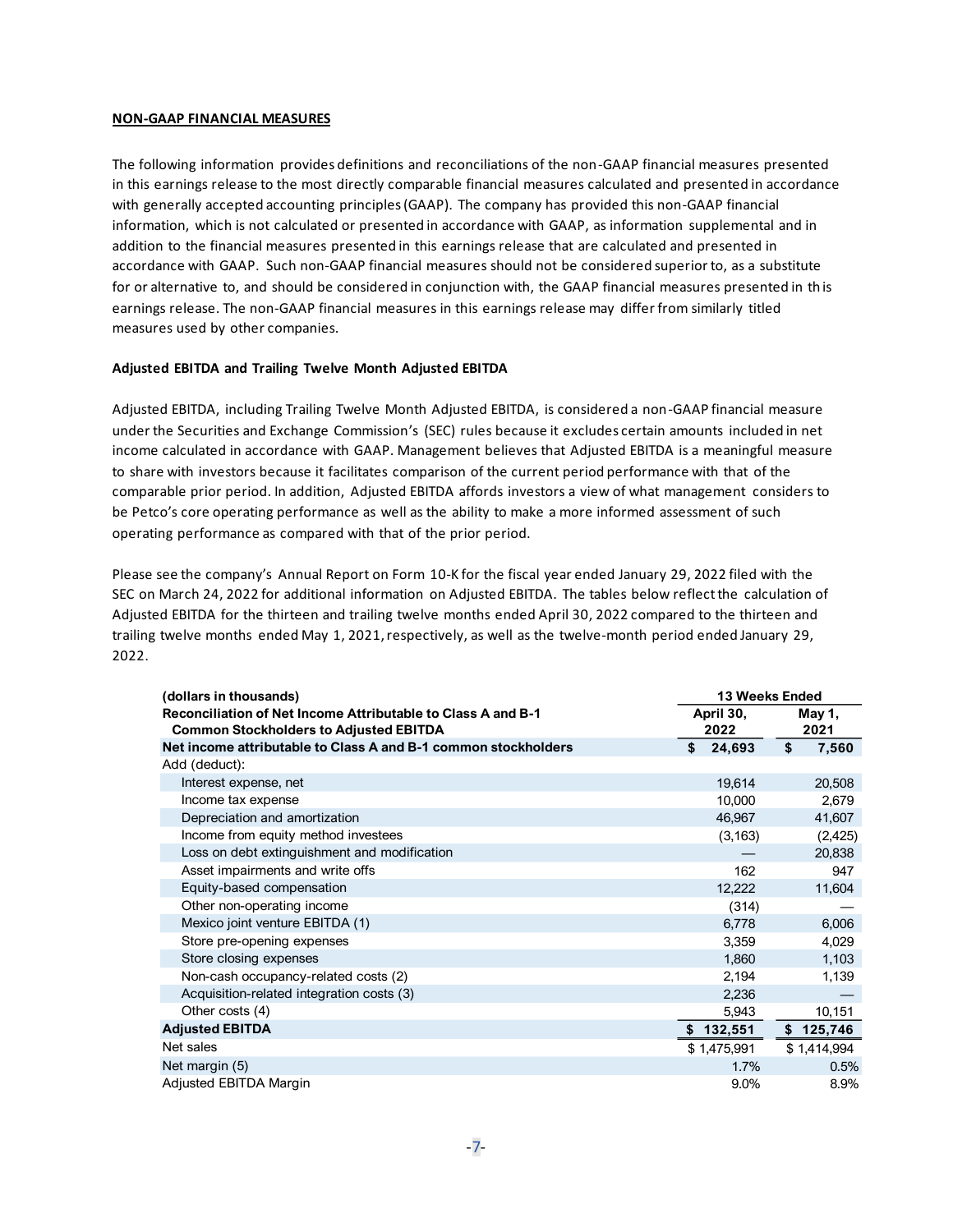| (dollars in thousands)                                                                                        |                   | <b>Trailing Twelve Months</b> |                |  |  |
|---------------------------------------------------------------------------------------------------------------|-------------------|-------------------------------|----------------|--|--|
| Reconciliation of Net Income Attributable to Class A and B-1<br><b>Common Stockholders to Adjusted EBITDA</b> | April 30,<br>2022 | January 29,<br>2022           | May 1,<br>2021 |  |  |
| Net income attributable to Class A and B-1 common stockholders                                                | \$181,550         | \$164,417                     | \$<br>12,245   |  |  |
| Add (deduct):                                                                                                 |                   |                               |                |  |  |
| Interest expense, net                                                                                         | 76,442            | 77,335                        | 178,314        |  |  |
| Income tax expense                                                                                            | 60,795            | 53,473                        | 9,897          |  |  |
| Depreciation and amortization                                                                                 | 177,791           | 172,431                       | 172,876        |  |  |
| Income from equity method investees                                                                           | (11,622)          | (10, 883)                     | (8,575)        |  |  |
| Loss on debt extinguishment and modification                                                                  |                   | 20,838                        | 38,387         |  |  |
| Asset impairments and write offs                                                                              | 10,133            | 10,918                        | 13,144         |  |  |
| Equity-based compensation                                                                                     | 49,883            | 49,265                        | 22,214         |  |  |
| Other non-operating income                                                                                    | (34, 812)         | (34, 497)                     |                |  |  |
| Mexico joint venture EBITDA (1)                                                                               | 27,609            | 26,837                        | 21,061         |  |  |
| Store pre-opening expenses                                                                                    | 14,095            | 14,765                        | 11,349         |  |  |
| Store closing expenses                                                                                        | 5,785             | 5,028                         | 7,858          |  |  |
| Non-cash occupancy-related costs (2)                                                                          | 9,169             | 8,114                         | 13,179         |  |  |
| Acquisition-related integration costs (3)                                                                     | 2,236             |                               |                |  |  |
| Other costs (4)                                                                                               | 29,229            | 33,437                        | 31,309         |  |  |
| <b>Adjusted EBITDA</b>                                                                                        | 598,283<br>\$     | \$591,478                     | \$523,258      |  |  |
| Net sales                                                                                                     | \$5,868,146       | \$5,807,149                   | \$5,221,675    |  |  |
| Net margin (5)                                                                                                | 3.1%              | 2.8%                          | 0.2%           |  |  |
| Adjusted EBITDA Margin                                                                                        | 10.2%             | 10.2%                         | 10.0%          |  |  |

## **Adjusted Net Income and Adjusted EPS**

Adjusted Net Income and Adjusted diluted earnings per share attributable to Petco common stockholders (Adjusted EPS) are considered non-GAAP financial measures under the SEC's rules because they exclude certain amounts included in the net income attributable to Petco common stockholders and diluted earnings per share attributable to Petco common stockholders calculated in accordance with GAAP. Management believes that Adjusted Net Income and Adjusted EPS are meaningful measures to share with investors because they facilitate comparison of the current period performance with that of the comparable prior period. In addition, Adjusted Net Income and Adjusted EPS afford investors a view of what management considers to be Petco's core earnings performance as well as the ability to make a more informed assessment of such earnings performance with that of the prior period.

The tables below reflectthe calculation of Adjusted Net Income and Adjusted EPS for the thirteen weeks ended April 30, 2022 compared to the thirteen weeks ended May 1, 2021.

| (in thousands, except per share amounts)                     | <b>13 Weeks Ended</b>         |            |              |                        |
|--------------------------------------------------------------|-------------------------------|------------|--------------|------------------------|
| <b>Reconciliation of Diluted EPS to Adjusted EPS</b>         | April 30, 2022<br>May 1, 2021 |            |              |                        |
|                                                              | Amount                        | Per share  | Amount       | Per share              |
| Net income attributable to common stockholders / diluted EPS | 24,693<br>\$                  | \$<br>0.09 | \$<br>7,560  | 0.03                   |
| Add (deduct):                                                |                               |            |              |                        |
| Income tax expense                                           | 10,000                        | 0.04       | 2,679        | 0.01                   |
| Loss on debt extinguishment and modification                 |                               |            | 20,838       | 0.08                   |
| Asset impairments and write offs                             | 162                           | 0.00       | 947          | 0.00                   |
| Equity-based compensation                                    | 12,222                        | 0.04       | 11,604       | 0.04                   |
| Other non-operating income                                   | (314)                         | (0.00)     |              |                        |
| Store pre-opening expenses                                   | 3,359                         | 0.01       | 4,029        | 0.02                   |
| Store closing expenses                                       | 1.860                         | 0.01       | 1,103        | 0.00                   |
| Non-cash occupancy-related costs (2)                         | 2,194                         | 0.01       | 1,139        | 0.01                   |
| Acquisition-related integration costs (3)                    | 2,236                         | 0.01       |              |                        |
| Other costs (4)                                              | 5,943                         | 0.02       | 10,151       | 0.04                   |
| Adjusted pre-tax income / diluted earnings per share         | \$.<br>62,355                 | \$<br>0.23 | \$<br>60,050 | $\mathfrak{L}$<br>0.23 |
| Income tax expense at 26% normalized tax rate                | 16,212                        | 0.06       | 15,613       | 0.06                   |
| <b>Adjusted Net Income / Adjusted EPS</b>                    | 46,143                        | \$<br>0.17 | 44,437<br>\$ | 0.17                   |